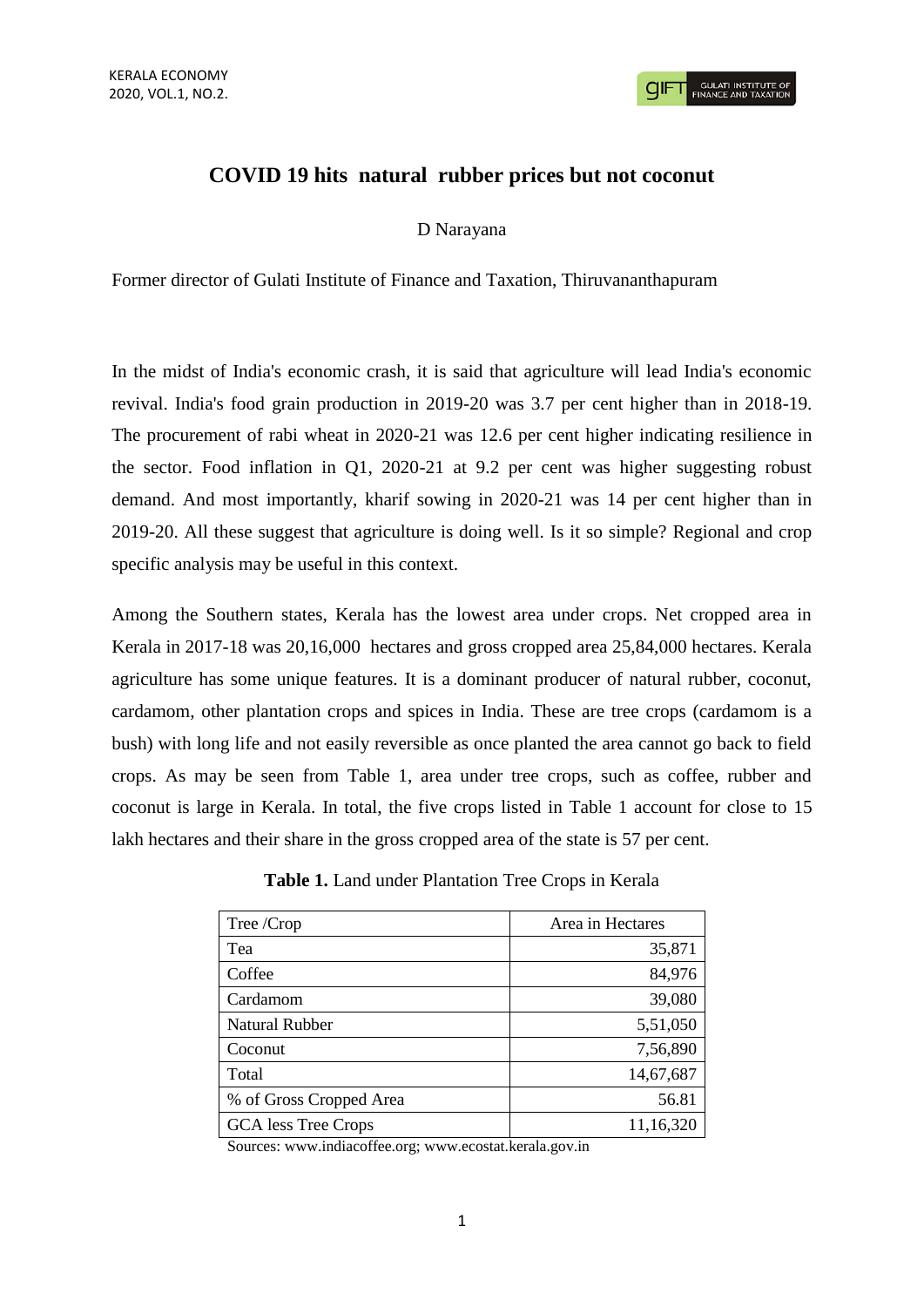This note seeks to discuss the price and production trends of two of the major crops grown in Kerala, namely rubber and coconut.

Kerala is a dominant producer of natural rubber in India accounting for over 80 percent of the Indian production. As shown in Figure 1, price of rubber had hit its highest levels in 2011 crossing Rs 200 a kg. for RSS 4 grade. Since then it had shown a steady fall, the year 2012 witnessing a fall in prices of 15 per cent. The next year saw it fall by 8 per cent and 2014 recorded the highest reduction of 19 per cent. The fall continued into 2015 with the prices coming down by 11 per cent. Thus, over a period of four years the prices had eroded by close to 50 per cent and in 2015 the prices were almost half of that in 2011. But the last five years have seen stable prices only to get a hit with COVID 19 and the resultant lockdown.



**Fig1.** Natural Rubber Prices in the Kottayam Market, 2010 to 2019 (Rs per 100 Kg.)

Source: rubberboard.org.in/indianprices

The bulk of Indian production (70 per cent) of natural rubber is in the form of sheets (RSS 3,4, 5,…). But recent years have seen a transition into solid block rubber (15 per cent) and latex concentrates (10 per cent). Production of rubber has been showing an increasing trend. In January 2020, production was 10 per cent higher compared to the corresponding month of the previous year (Table 2). It was 6 per cent higher in February and in March the production was same in the two years. But in April production dropped by 53 per cent largely on account of the lockdown due to COVID 19.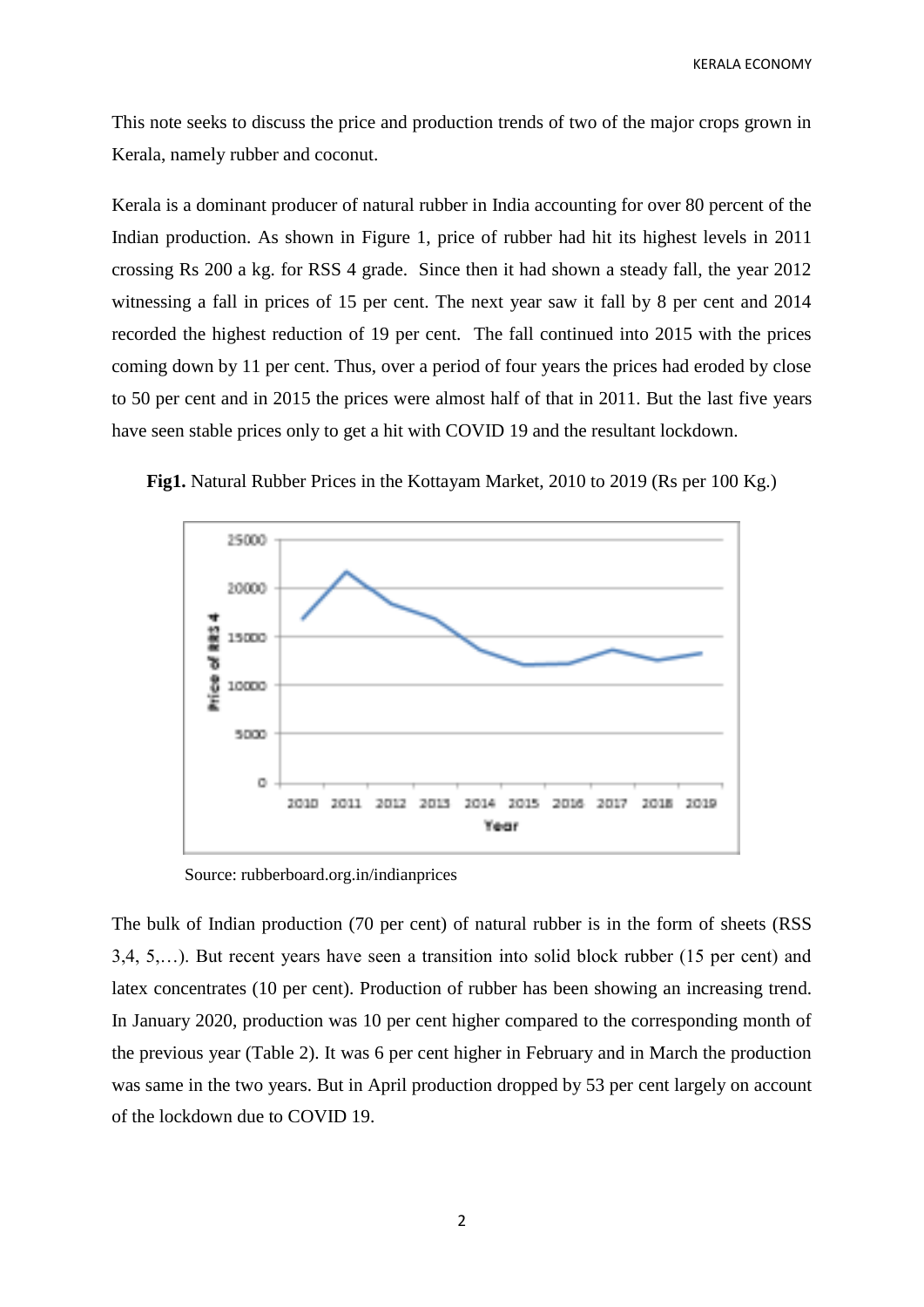| Month    | <b>RSS</b> |       | Solid Block<br>Rubber |       | Latex<br>Concentrates (drc) |      | Total |       |
|----------|------------|-------|-----------------------|-------|-----------------------------|------|-------|-------|
|          | 2019       | 2020  | 2019                  | 2020  | 2019                        | 2020 | 2019  | 2020  |
| January  | 54600      | 61380 | 12060                 | 12020 | 8700                        | 9150 | 78000 | 86000 |
| February | 30230      | 31085 | 11595                 | 12500 | 6975                        | 8265 | 50000 | 53000 |
| March    | 16000      | 15850 | 9850                  | 9550  | 6450                        | 5650 | 33000 | 32000 |
| April    | 18555      | 10750 | 8065                  | 1850  | 4700                        | 1700 | 32000 | 15000 |

| Table 2. Monthly Production of Rubber (Tonnes) |  |  |  |
|------------------------------------------------|--|--|--|
|------------------------------------------------|--|--|--|

Source: Rubber Statistical News (Various issues) available at rubberboard.org.in

Monthly average prices of rubber in 2019 have been showing an increasing trend (Table 3). There was a 20 per cent increase in the price of RSS 4 grade from January to June 2019. Though there has been a slight fall in the latter half of 2019, prices continued to remain high till March 2020. But the lockdown and the resultant collapse in economic activity put a halt to this increasing trend. The month of April did not see any trade in the market. When the trade resumed in May the prices were lower by about 10per cent. As economic activity started picking up, the prices started rising but in August have not reached the level of January. The prices of latex show a different pattern. While the price increase in 2019 was steeper till October, the fall was steady since then. The lockdown accentuated the fall.

|           | RSS4<br>Month |           | $\frac{0}{0}$ |       | Latex $(60\%)$           | $\frac{0}{0}$ |
|-----------|---------------|-----------|---------------|-------|--------------------------|---------------|
|           | 2019          | 2020      | Change        | 2019  | 2020                     | Change        |
| January   | 12466         | 13512     | 8.39          | 8773  | 8572                     | $-2.29$       |
| February  | 12433         | 13536     | 8.87          | 8328  | 8528                     | 2.4           |
| March     | 12802         | 13047     | 1.91          | 8248  | 8448                     | 2.42          |
| April     | 12828         | <b>NT</b> |               | 8708  | <b>NT</b>                |               |
| May       | 13604         | 11573     | $-14.93$      | 9259  | 8023                     | $-13.35$      |
| June      | 15029         | 12013     | $-20.07$      | 9493  | 8511                     | $-10.34$      |
| July      | 14956         | 12683     | $-15.2$       | 9787  | 8128                     | $-16.95$      |
| August    | 14336         | 13219     | $-7.79$       | 9949  | 7870                     | $-20.9$       |
| September | 13317         | -         |               | 10618 |                          |               |
| October   | 12140         | -         |               | 10101 | -                        |               |
| November  | 12817         | -         |               | 9133  | -                        |               |
| December  | 13140         | -         |               | 8879  | $\overline{\phantom{0}}$ |               |

**Table 3.** Monthly Average Prices of Rubber (Rs per 100 Kg)

Source: Rubber Statistical News (Various issues) available at rubberboard.org.in for RSS4; and rubberboard.org.in/indianPrices for latex (60%) accessed 14 Sept 2020.

## 3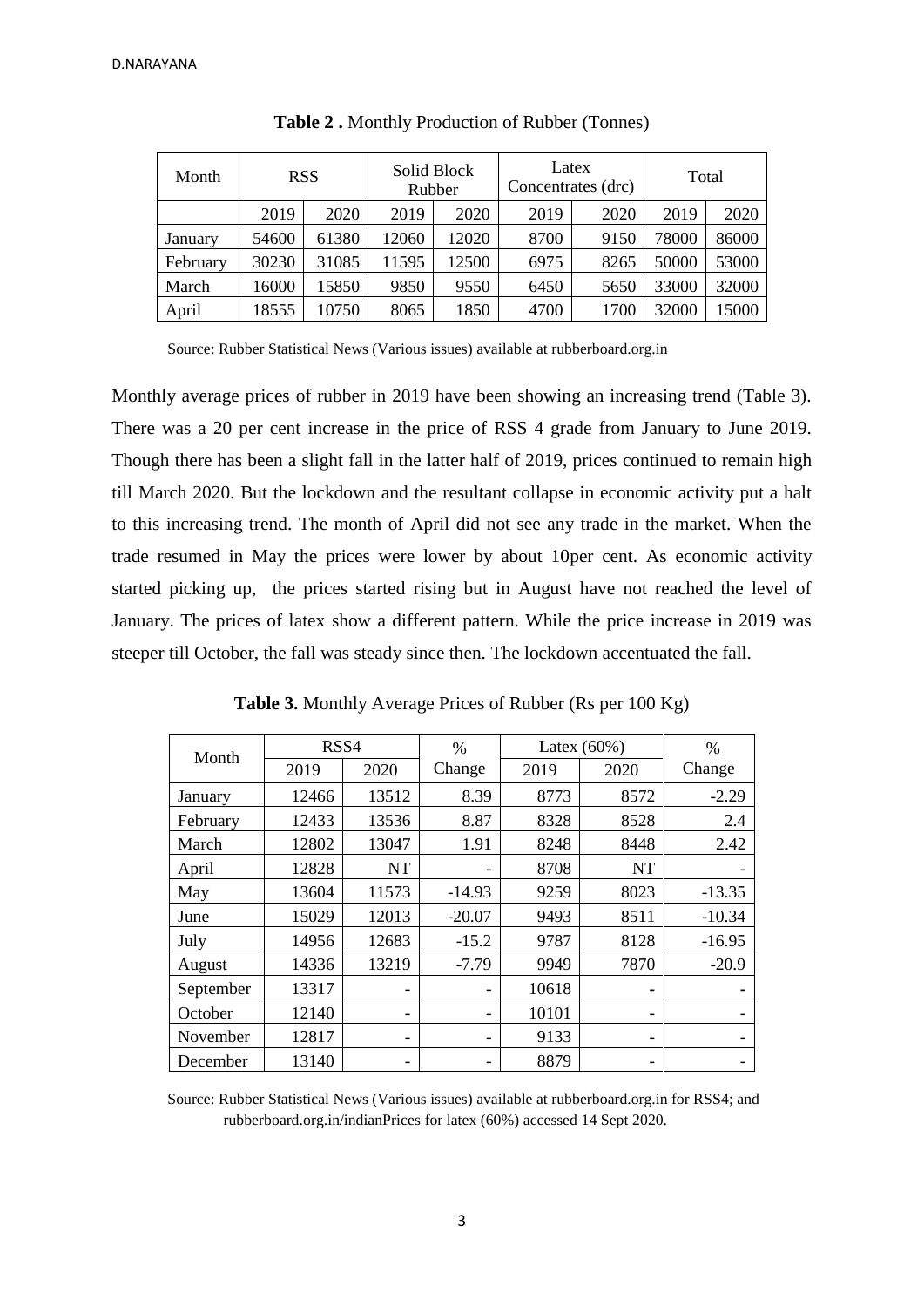The rubber production sector has been hit hard by COVID lockdown. Prices of various grades of rubber have fallen by 10 - 20 per cent during May to August 2020. Production has taken a much harder hit in April 2020 of more than 50 per cent. Production is expected to recover in the succeeding months but will continue to be lower compared to the previous year. The loss in earnings for the planters, while may not be of the order of 70 per cent as in April, it will continue to be significant in the foreseeable future.

Turning to coconut, a crop accounting for about 30 per cent of the gross cropped area in Kerala, the last ten years have seen large fluctuations in prices (Table 4). The year 2011 saw a sharp 20 per cent fall in retail prices with the next year showing hardly any change. In 2013, prices went up 86 per cent and the next year witnessed 12 per cent increase with the prices doubling in two years. The next two years reported 15 and 4 per cent decline in prices only to show 70 per cent increase in the third year. Thus, the price level in 2017 was three times that in 2011. The years 2018 and 2019 saw moderate fall in prices but the trend remained upward.

| Year | Price<br>(Rs per 10 no.s) | % Change |
|------|---------------------------|----------|
| 2010 | 106.10                    |          |
| 2011 | 84.33                     | $-20.52$ |
| 2012 | 84.47                     | 0.17     |
| 2013 | 156.79                    | $+85.62$ |
| 2014 | 176.06                    | $+12.29$ |
| 2015 | 150.23                    | $-14.67$ |
| 2016 | 144.82                    | $-3.60$  |
| 2017 | 246.36                    | $+70.11$ |
| 2018 | 192.95                    | $-21.68$ |
| 2019 | 188.57                    | $-2.27$  |

**Table 4 .** Coconut Retail Prices in Kerala, 2010 – 2019

Source: Price Bulletin (Various Issues) available at ecostat.kerala.gov.in

Unlike rubber, coconut was not adversely affected by COVID 19 and the lockdown (Table 5). While in 2019, the months May to July reported prices 20 per cent lower than the peak prices in the year, during the same months in 2020 prices remained relatively high. Compared to the prices in January and February 2020, the prices in May to July were only 7.5 - 10 per cent lower.

4